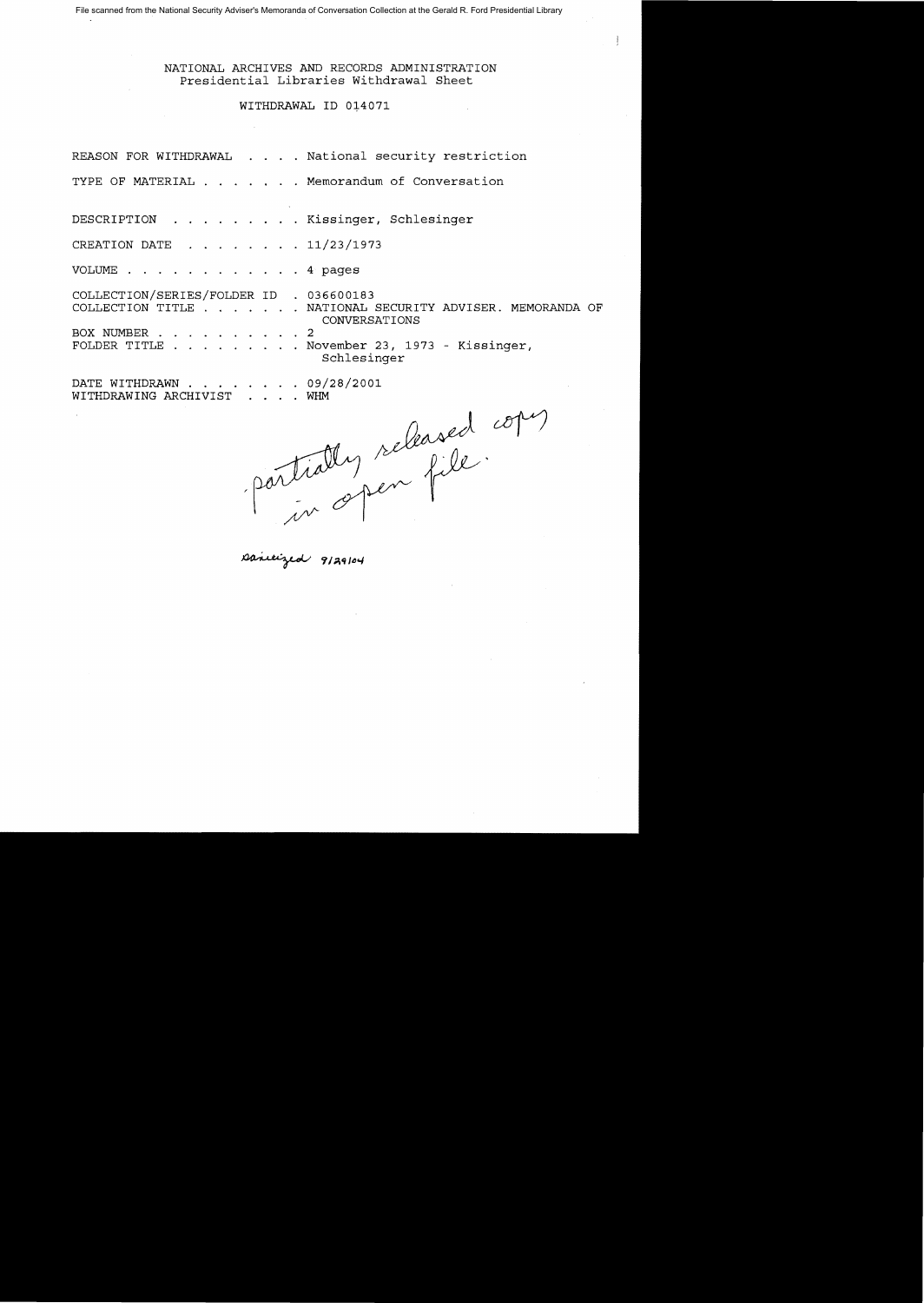**MEMORANDUM** 

THE WHITE HOUSE

WASHINGTON

DECLASSIFIED . E.O. 12958 Sec. 2. WIth PORTIONS EXEMPTED E.O. 12958 Sec. 1.5 (a)(d) 050 lts 7/29/04 <u>MR.01-03 #77: NSC 111, 74104</u>

SEGRET/NODE/XGDS

NARA Dete 7/8/05 <u>du </u>

### MEMORANDUM OF CONVERSATION

PARTICIPANTS: Dr. Henry A. Kissinger, Secretary of State and Assistant to the President for National Security Affairs James Schlesinger, Secretary of Defense Lt. General Brent Scowcroft, Deputy Assistant to the President for National Security Affairs Major General John Wickham, Military Assistant, SecDef DATE AND TIME: Friday, November 23, 1973 [Breakfast]

PLACE:

The Pentagon

Schlesinger: Bob Hill must leave [ISA]. Would Porter be interested? Sonnenfeldt?

Kissinger: I will make Sonnenfeldt Counselor. Or Sisco, what do you think?

Schlesinger: I like Porter better.

Kissinger: On the Middle East, we must treat the Europeans as adversaries.

Schlesinger: The Germans and Dutch are okay.

Kissinger: Most of the Europeans tell us that they like us but can do nothing,

Schlesinger: I can't figure the British.

Kissinger: Heath is the first Prime Minister who has no special American ties. He is a Gaullist. Home is basically U.S.-minded. I think the British have decided to be wholly European.



<del>SECRET</del> /NODIS/XGDS

CLASSIFIED BY Henry A. Kissinger EXEMPT FROM GENERAL DECLASSIFICATION SCHEDULE OF EXECUTIVE ORDER 11652 EXEMPTION CATEGORY  $5$  (b) (1, 3) AUTOMATICALLY DECLASSIFIED ON Imp. to det.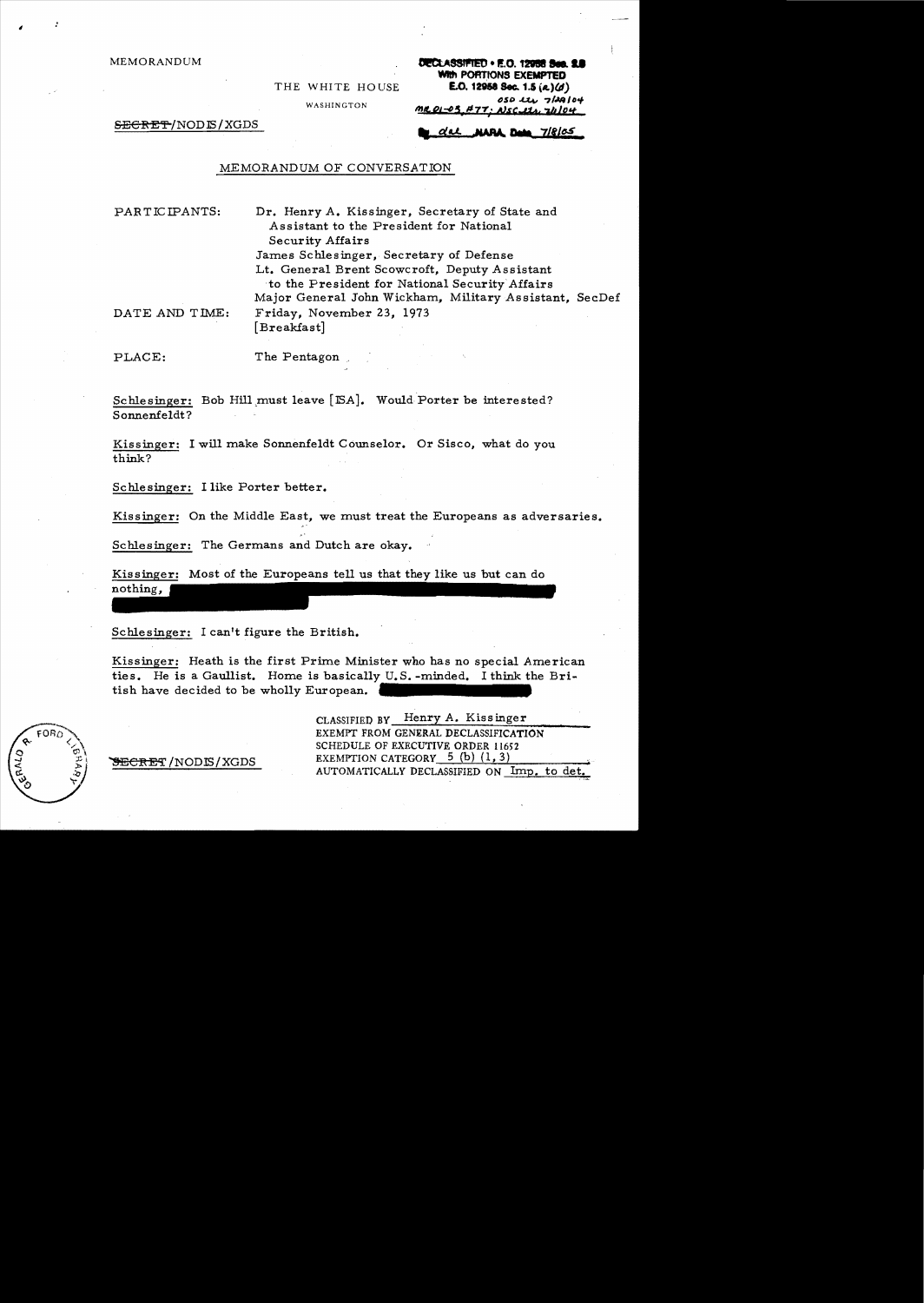## S<del>ECRE</del>T/NODIS/XGDS 2

Do you know the British actually drafted the U.S.-Soviet nuclear agreement? The British are frustrated in the Middle East because they don't have the power to stand off the Soviet Union, have no influence on Israel,

How are these NATO meetings conducted? We must follow the same line.

I plan to be tough. Everything we have offered is still open, but it is no longer a free ride. A quid pro quo for everything. The Europeans want to go to a peace conference. Egypt doesn't want them to go there but don't want the onus of saying no.

Schlesinger: Have you seen the Thatch reports?

Kissinger: [Tells the story of the British on the ceasefire.]

Jobert said the French didn't want to do anything on the Middle East -it all depended on what we and the Soviet Union decided.

The Germans will be okay.

Schlesinger: The French represent what we really have to counter.

Kissinger: And the British.

Schlesinger: The British are not by nature obnoxious.

Specifically, where do we want to go? First is the intelligence relation ship.

Kissinger: Throttle it down.

Take our trilateral declaration -- you know what the Europeans did.

Mao told me that if we competed over Japan, it would bring on Japanese nationalism. So he said they wouldn't compete with us.

Schlesinger: What is the power structure in the European Community? The Common Market has a bureaucracy also.

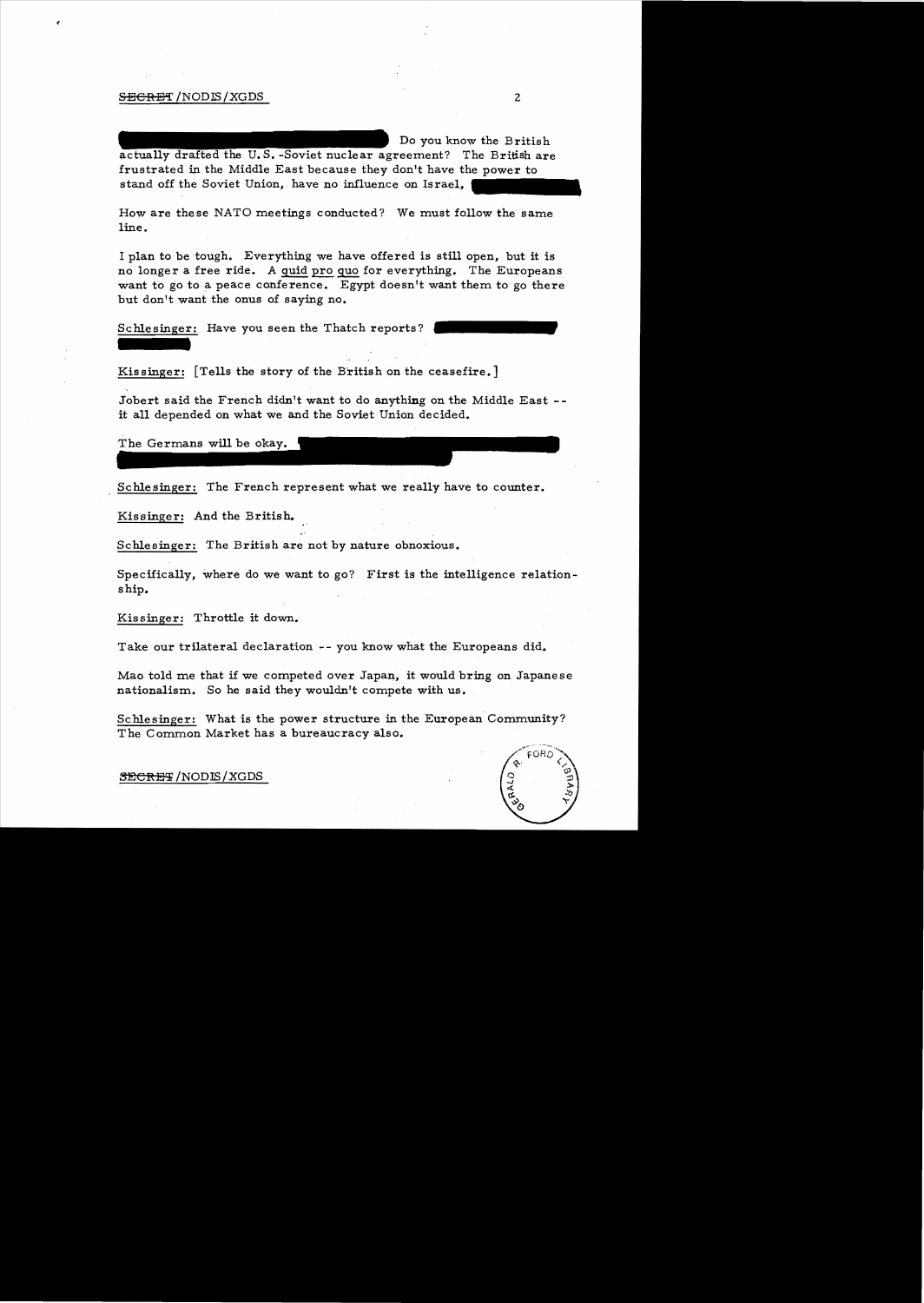#### <del>BECRET</del>/SENSITIVE/NODLS 3

Kissinger: This would have come from the political directors.

What goes into the declarations makes no difference - it is how you treat it. Like the Shanghai Communique.

The Europeans are trying to find their identity. It is too dangerous to oppose the Soviet Union, but to oppose us is free.

Can we get a paper from Colby on the steps to cut down?

Schlesinger: procity is the word, We should say reci-

Kissinger: We should apply it differentially. Let us talk about the Chinese.

Could you tell us what we could do with the Chinese if they say they want to talk? Like Hot Lines?

It is healthier to have the liberals taking a tough line and that we be on detente, so we don't want a right wing SALT position.

The proposals of the JCS are absurd.

Schlesinger: The questions for today are a December or January resumption and a counterproposal.

Kissinger: I am against it. If it is tough, it is a check list against which our fall-off position can be read.

I hear you are dropping the idea to rebuild 76 B-52s.

Schlesinger: No. I want to maintain the B-52s. I think the problem is Mahon. H we could meet with Mahon and Pastore,I think we could turn him around.

How about destroyers for Chile?

Kissinger: They must go. Who is responsible?

Wickham: A guy named Street.

~GRET/NODLS/XGDS

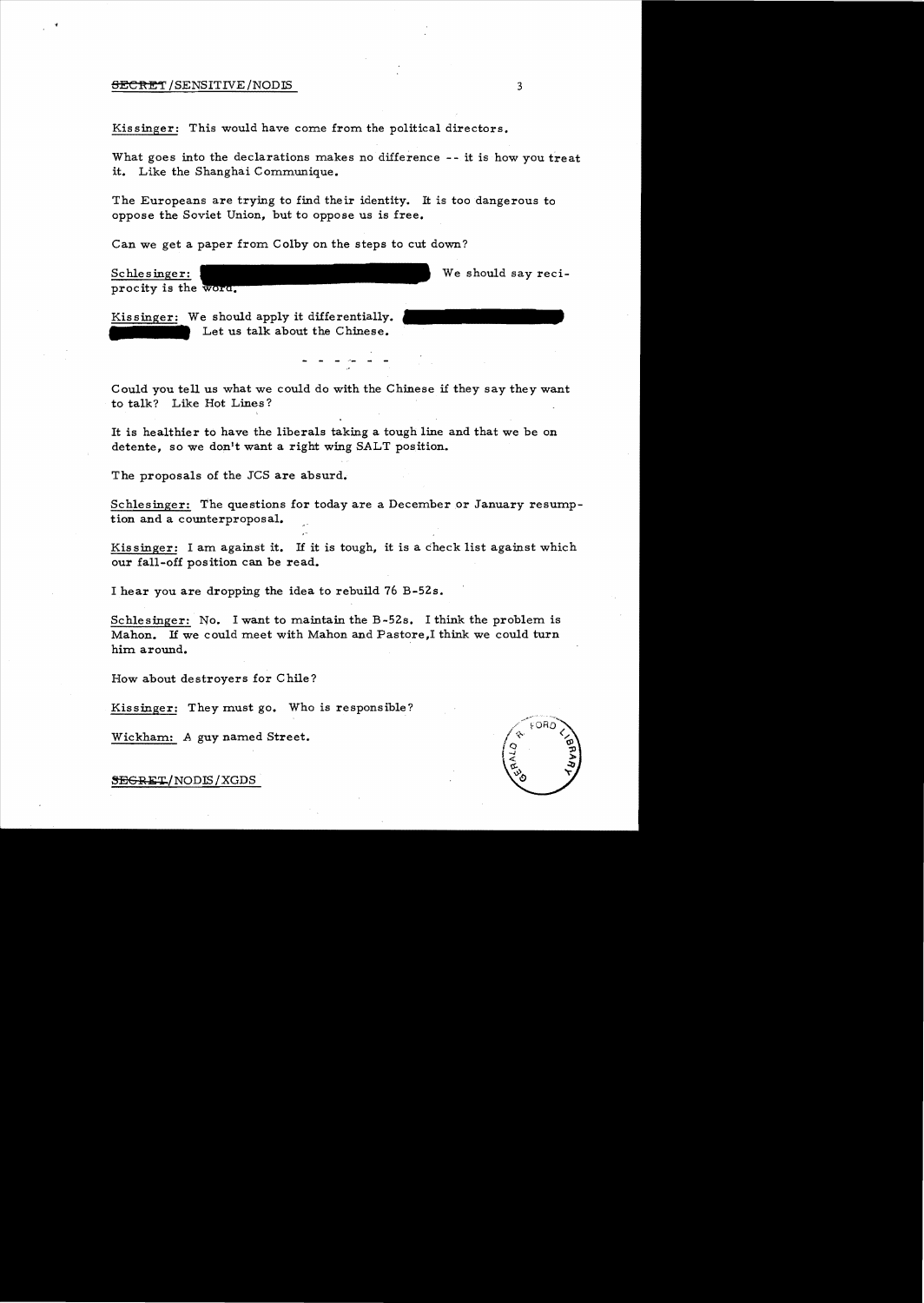## SECRET/NODIS/XGDS 4

...

(Find out who is behind it. )

Kis singer: Symington can be brought along. If you want to do something, don't take no from the State bureaucracy.

Schlesinger: Okay. How about the Canadians? McDonald practically invited the Arabs to apply pressure.

Kissinger: We have been the greatest sap -- conciliating everyone.

Schlesinger: We also need some incentives. Find out what we want. Cyprus base rights, for example.

Kissinger: How was Carrington?

Schlesinger: Good until I posted him. The military is' for us, though.

Kissinger: Given the collapse of authority, if we show weakness they will all come after us.

Schlesinger: But we can't show petulance.

Kissinger: No, I am speaking before the Pilgrims in December. My speech will be laying out our problems, more in sorrow than in anger.

SECRET/NODIS/XGDS